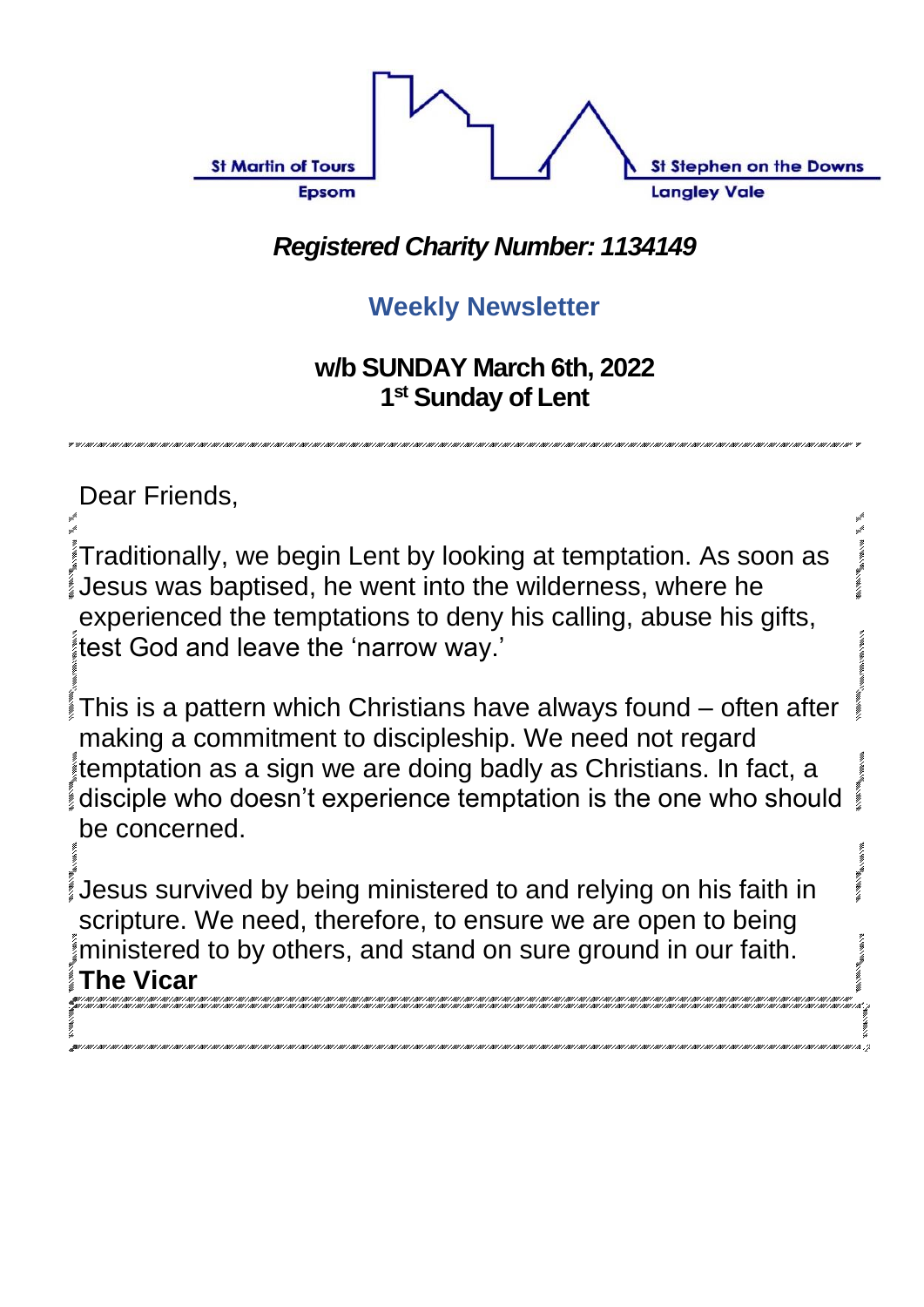#### **THIS WEEK**

#### **Sunday 6th March – 1 st Sunday of Lent**

- 9.30am Morning Prayer at St Stephen's
- 10.00am Sung Communion at St Martin's, in church and live streamed
	- 6.30pm Evening Prayer at St Martin's, in church and live streamed

#### **Wednesday 9th March**

10.00am – Holy Communion

#### **NEXT WEEK**

#### **Sunday 13th March – 2 nd Sunday of Lent**

- ..8.30am Holy Communion at St Martin's
- 9.30am Holy Communion at St Stephen's
- 10.00am Choral Matins at St Martin's, in church and live streamed
- 3..00pm Beacon Tea
- 6.30pm  $-$  2<sup>nd</sup> Thoughts (see below).

#### **Group for older children**

A group for children aged 8+ starts this morning after the 10am service. It meets in Church House until about 11.45pm. Please spread the word. It will meet on the 1st and 3rd Sundays each month.

At the moment this group is being run by Alana Harris, Kate and John Malhotra and Graeme Lodge but any more helpers would be warmly welcomed.

The aim is to reflect on the theme of that morning's service through discussion and other activities.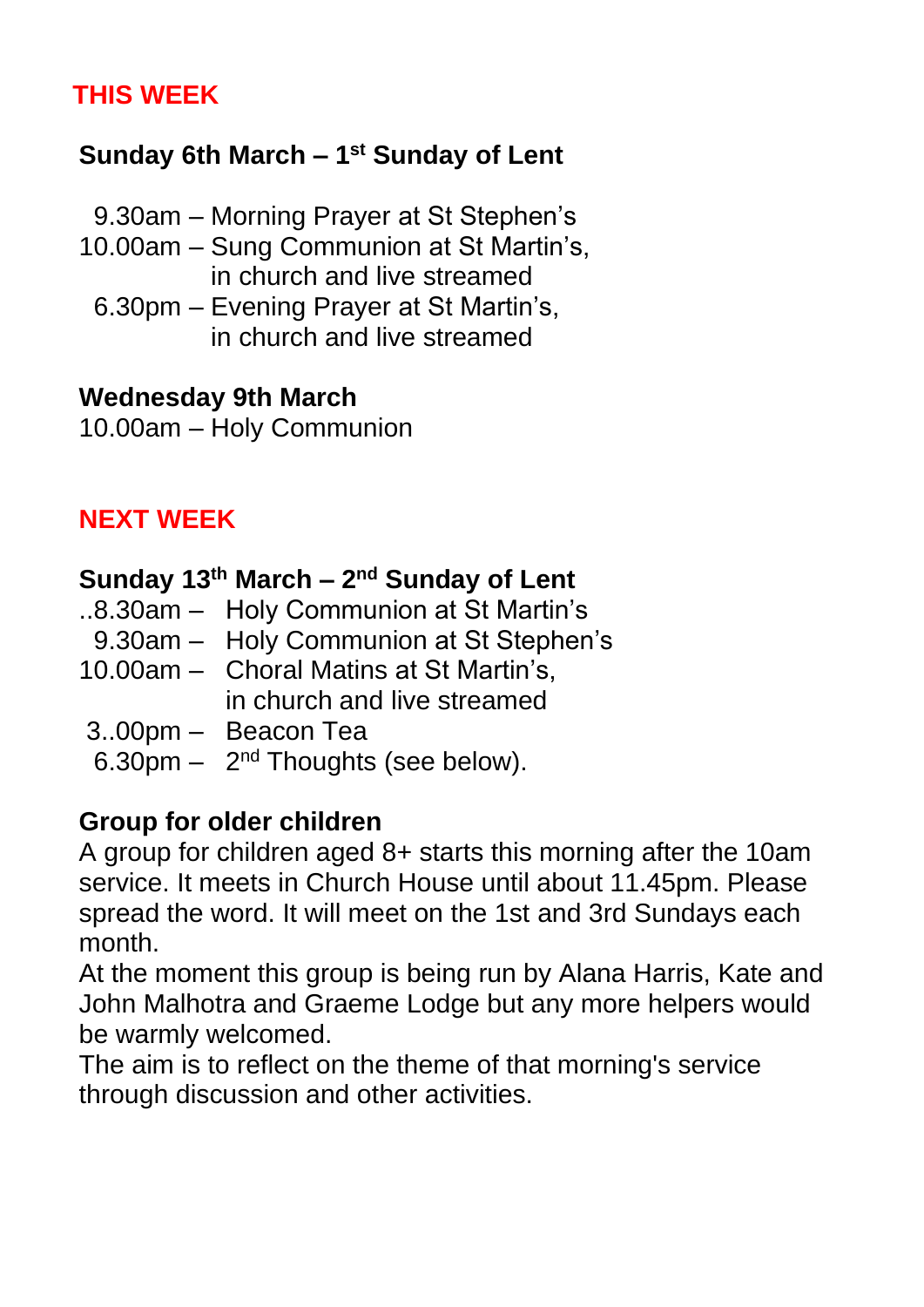#### **STUDY AND COMMUNITY EVENTS Saturday 12th March 4.30pm**

#### **Organ Recital given by Iain Macfarlane**

*Basso Staccato (Alla Marcia)* (4'') Charles Waters (1895-1975) *Fantaisie*, from *Six Pièces*, op. 16 (13'') César Franck (1822-1890) *St Bride, assisted by angels* (6'') Judith Bingham (b. 1952)

*Allegretto*, from *Five Little Organ Studies* (3'') Margery Moore (fl. 1930s)

Prelude and Fugue on *O Traurigkeit, O Herzeleid* (7'') Ethyl Smyth (1858-1944)

Toccata, Chorale and Fugue, op. 16 (14'') Francis Jackson (1917-2022)

#### **Sunday 13th March 6.30pm**

#### **Second Thoughts – Lynne Scholefield**

*Thomas Keating – A Life Surrendered to Love* Fr Thomas Keating was the founder, spiritual guide and one of the principal teachers of the Centering Prayer movement. *A Life Surrendered to Love* is the title of a short introductory video we will watch where Fr Thomas reflects about his life, his understanding of God, prayer and his approaching death. Following time for reflection and discussion, there will be an opportunity for a short time of silent prayer.

Lynne Scholefield is a member of the St Martin's congregation, and a commissioned presenter of Centering Prayer introductory workshops. The Tuesday afternoon Centering Prayer sessions will resume on Tuesday 15<sup>th</sup> March at 4pm, meeting fortnightly. For more information please email [stmcenteringprayer@gmail.com](mailto:stmcenteringprayer@gmail.com)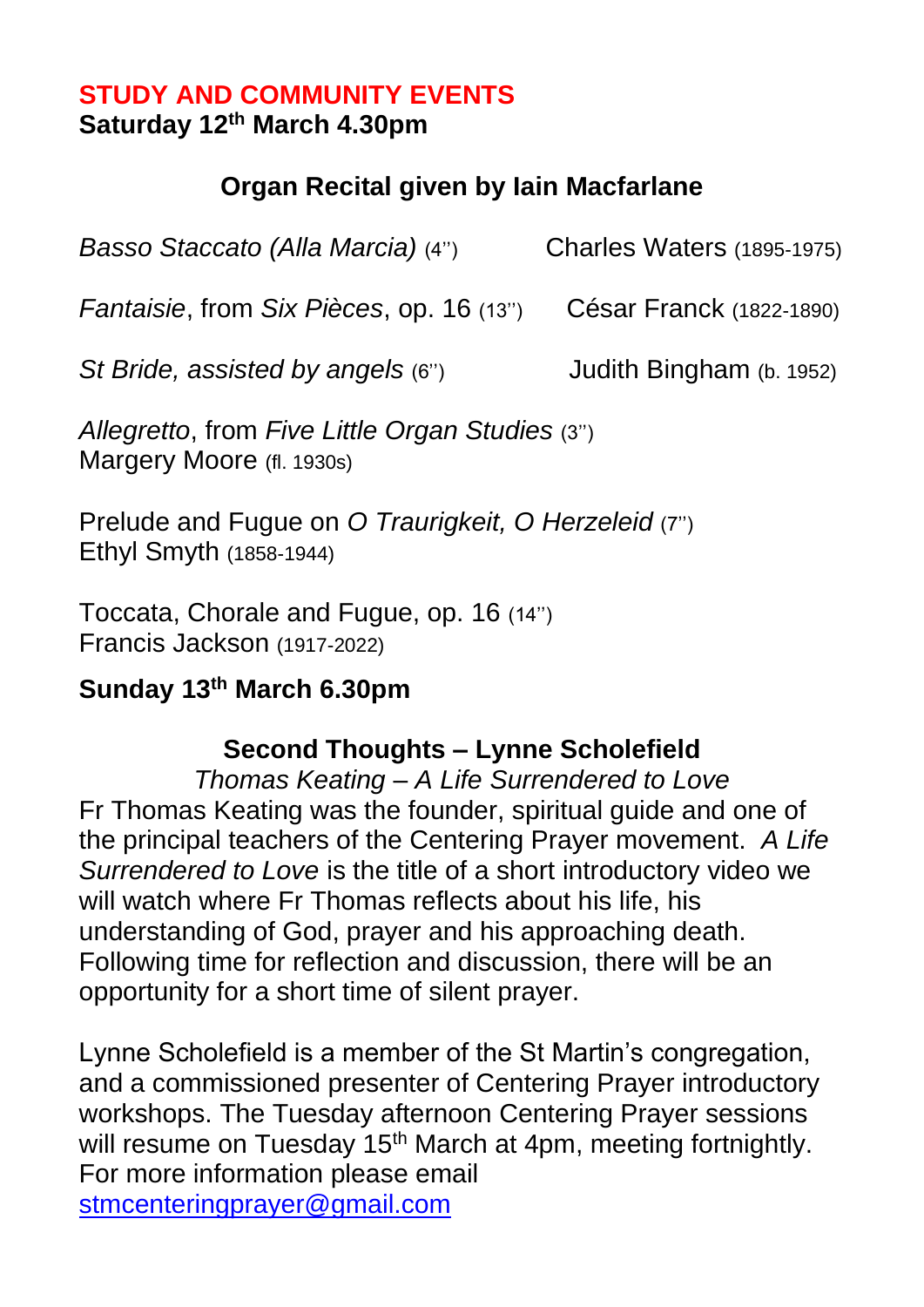#### **Beacon Tea**

These are on the second Sunday of each month (unless otherwise notified) in Church, 3.00 p.m. – 5.00 p.m. All welcome for sandwiches, cake and a chat. The next teas are on 13 March and 10 April. Beacon Teas are followed on the same Sundays by **Second Thoughts** at 6.30 p.m. Tea, coffee and cake will therefore be available beforehand to anyone coming to this event. **Mary Gilbert and Elaine Snook**

#### **Lent Courses**

- **1. Opportunity to join the Pilgrim Course** 7.30pm Monday 14th March. The new Pilgrim Course begins at 59a Burgh Heath Rd, details from the host, Graeme Lodge.
- 2. Opportunities to discuss the spiritual, as well as practical issues, that are raised by our consideration of how to respond to the 'contested artifacts' in St Martin's (such as the Brathwaite memorial): Monday  $14<sup>th</sup> - 7.30$  pm at 59a Burgh Heath Rd (part of the Pilgrim Course session Tuesday  $8<sup>th</sup>$  and 22<sup>nd</sup> March – 9.30am in the Wislev Room at Church House.
- 3. To discuss the Emily Maitlis book which some took as part of the Kingston University big read: Wednesday 16<sup>th</sup> March 3.00pm in Church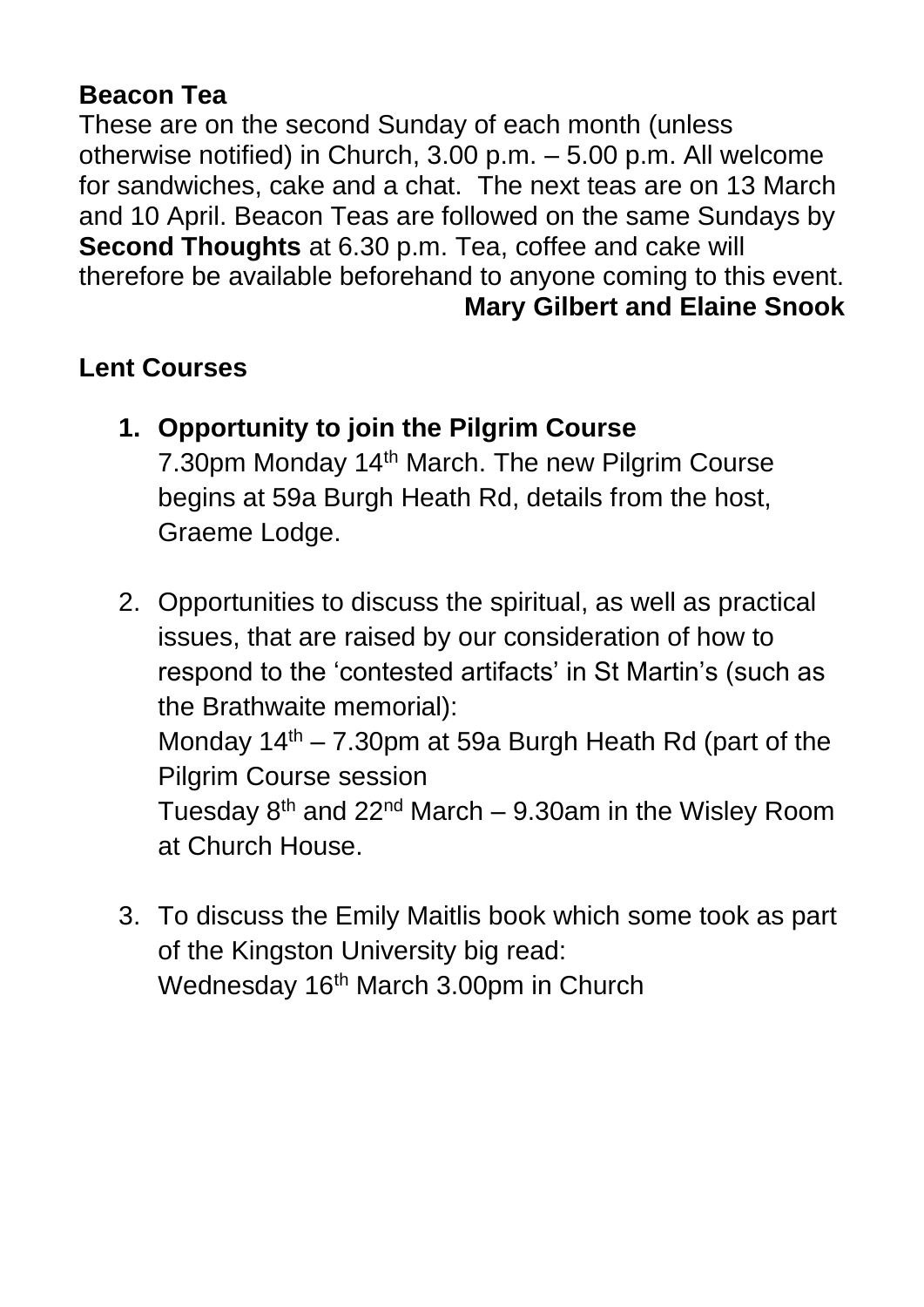#### **PLATINUM JUBILEE & AFTERNOON TEA**



Nick & Yvonne have pleasure in inviting all members of the church family at St Martin's & St Stephen's to afternoon tea on **Sunday 29 May 2022 @ 3pm at the Vicarage.**

Please save the date. A sign up sheet will be available in both churches from the beginning of May. Contributions of cakes, scones or sandwiches would be much appreciated.

**Summer Fayre – Save the Date Saturday 11th June**



We are planning a Summer Fayre, to be held outside, weather permitting! Enjoy summer themed stalls, games, cream teas, companionship and the weather! *Events Team*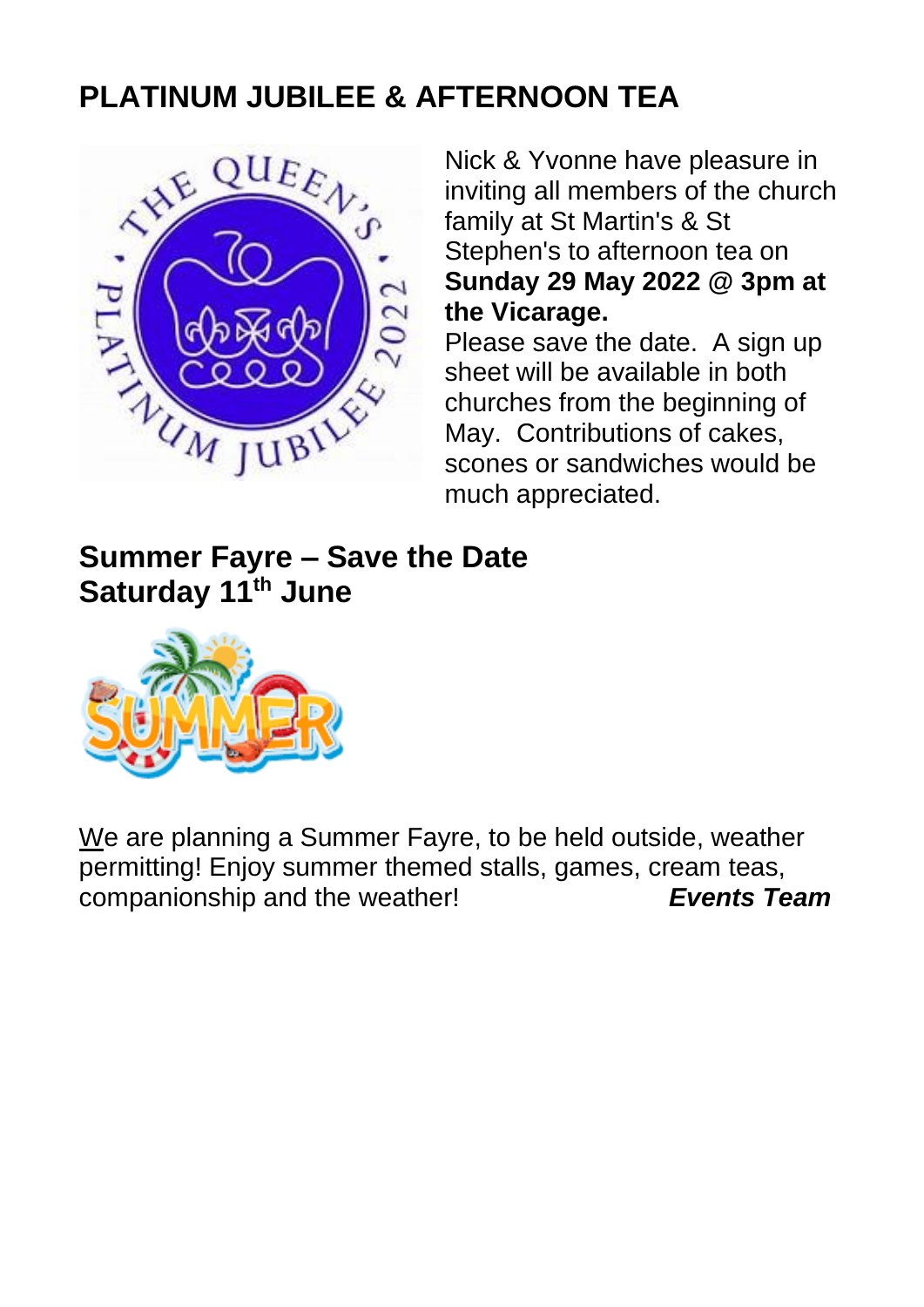#### **STEWARDSHIP**

#### **Giving to St Martin's and St Stephen on the Downs**

For general and stewardship giving you can give online via the Charities Aid Foundation. Donations can be either a one-off donation or a regular donation using direct debit. To make a donation either:

- 1. Click on the following link: <https://cafdonate.cafonline.org/13377> OR
- 2. Use your Smart Phone and Scan the QR Code below

There is also a "Donate" button on our website.

#### **Cheques to St Martin's**

If giving a cheque donation to St Martin's Church, please can it be payable to:

'The PCC of the Ecclesiastical Parish of Epsom'

#### **Donation Station**

If you wish to give via contactless payment, please use the donation station in church. You can give a pre-set amount or choose one. You can also gift aid your donation.

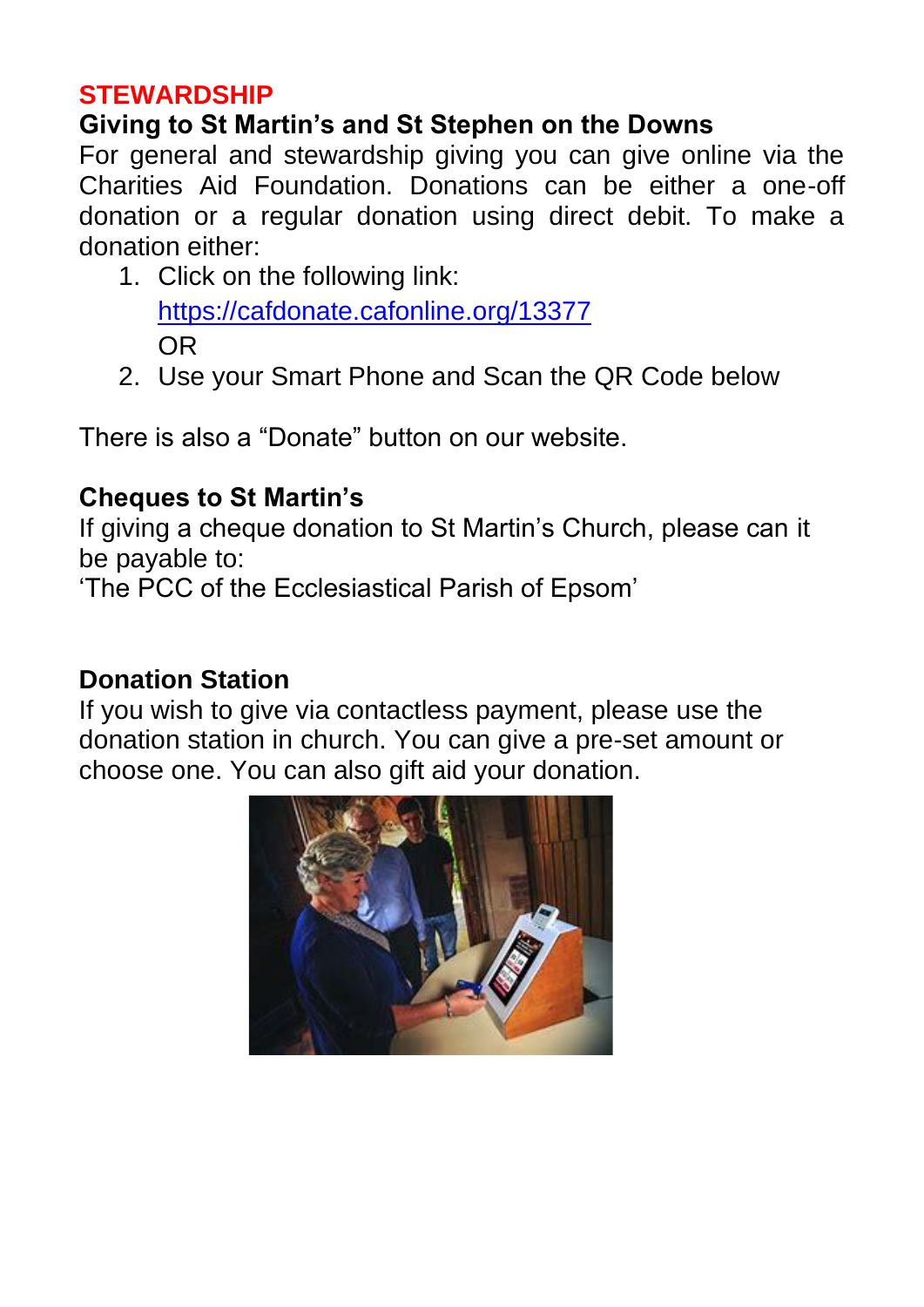#### **MISSION FOR THE MONTH - March**

#### **HOME MISSION**

Spinnaker Trust; Engaging-Inspiring-Equipping The aim of this Christian Charity is to support Primary Schools with Assemblies and R E Lessons. Locally here they have worked at 11 Schools at Epsom and Ewell.

They aim to inspire this generation of Primary School children to engage with the Christian Faith and explore its values.

#### *Jill Chapman*

#### **ABROAD MISSION**

The Mission to Seafarers is a Christian welfare charity serving merchant crews around the world. It operates through a global Mission 'family' network of chaplains, staff and volunteers and provides practical, emotional and spiritual support through ship visits, drop-in seafarers' centres and a range of welfare and emergency support services.

#### *Meg Topley*

#### **ECO CHURCH**

#### **Recycling in Epsom**

There is a recycling box in the welcome area at the **Methodist Church** in Ashley Road. They recycle the following and support the linked charities:-

- Used stamps (RNIB)
- Gently used bras ('Smalls for All' supporting vulnerable women)
- Spectacles without the cases, please (sent to developing countries)
- Crisp packets (Air Ambulance)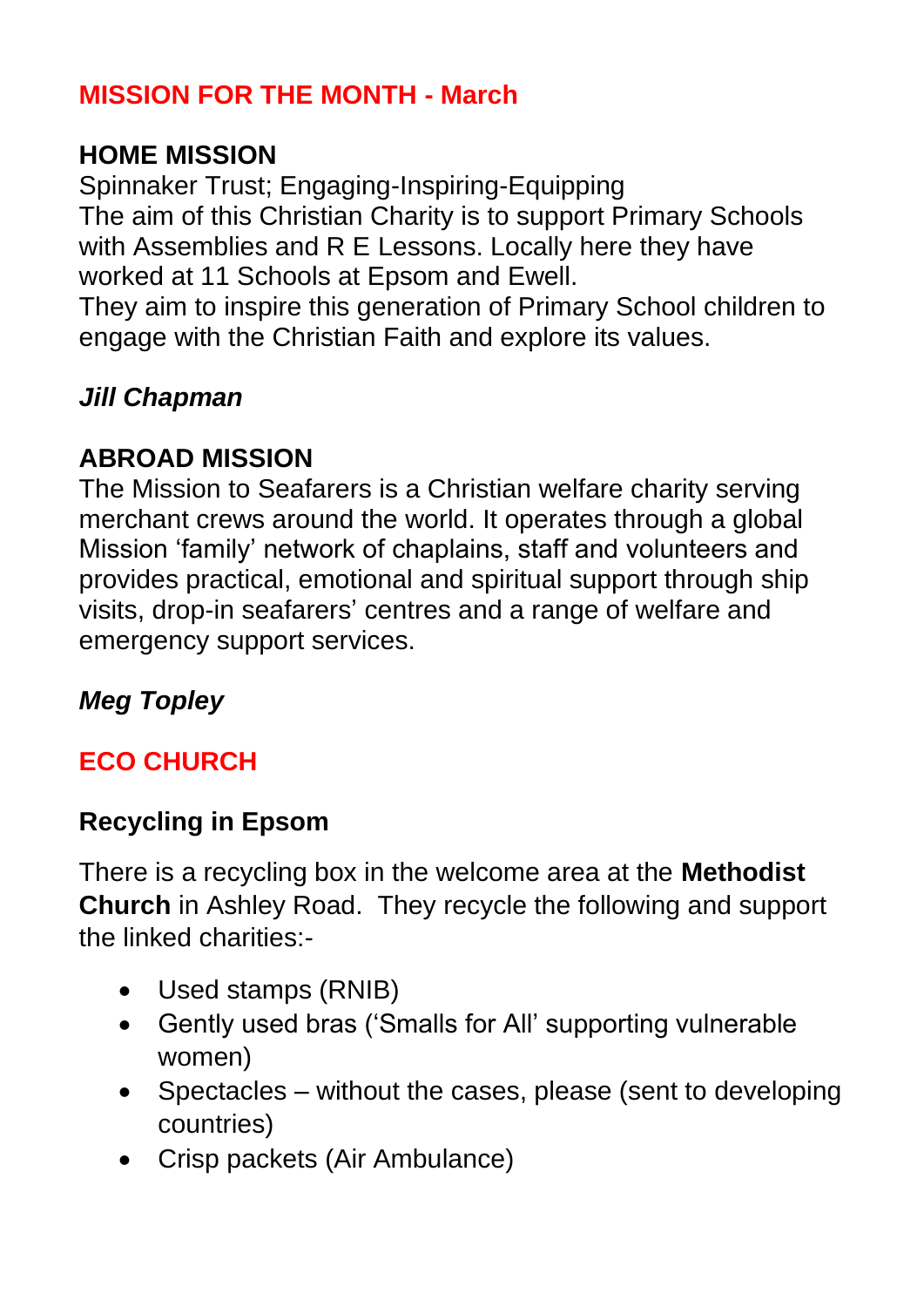- Batteries, empty tablet blister packets (recycled so they are not sent to landfill)
- Clean foil
- Toothbrushes and empty toothbrush tubes

**The Co-op** take plastic bags.

**Boots and Leightons** take contact lens foil and contact lenses

**Boots and Superdrug** Makeup compacts and palettes, mascara, lip products, plastic make-up tubes and other makeup packaging.

**Ryman** Pens and other writing equipment and printer cartridges

#### **Dyas and Sainsbury's** Water filters

In due course St Martin's could collect something for recycling too. There are more 'eco' links on the church website, under 'Church Life' and 'Eco Church'

- <https://www.stmartinsepsom.org/church-life/> .

A very useful local group is Sustainable Epsom and Ewell - [https://www.sustainableepsomewell.co.uk](https://www.sustainableepsomewell.co.uk/) - who have information on many things (look under 'themes') including some more recycling options around Epsom. Do have a look - and then reduce, re-use, and RECYCLE

#### **Message for Helen Williams:**

" I imagine many of you will have chosen your fast or actions for Lent. If you haven't yet and are searching for inspiration, here are some ideas related to taking care of our single home - God's creation, Earth. Perhaps you are ready to up your game, after Adrian's recent notices about recycling. Choose something which you feel is a fitting challenge or observance for you, which might be something new, or a change in scale of what you already do.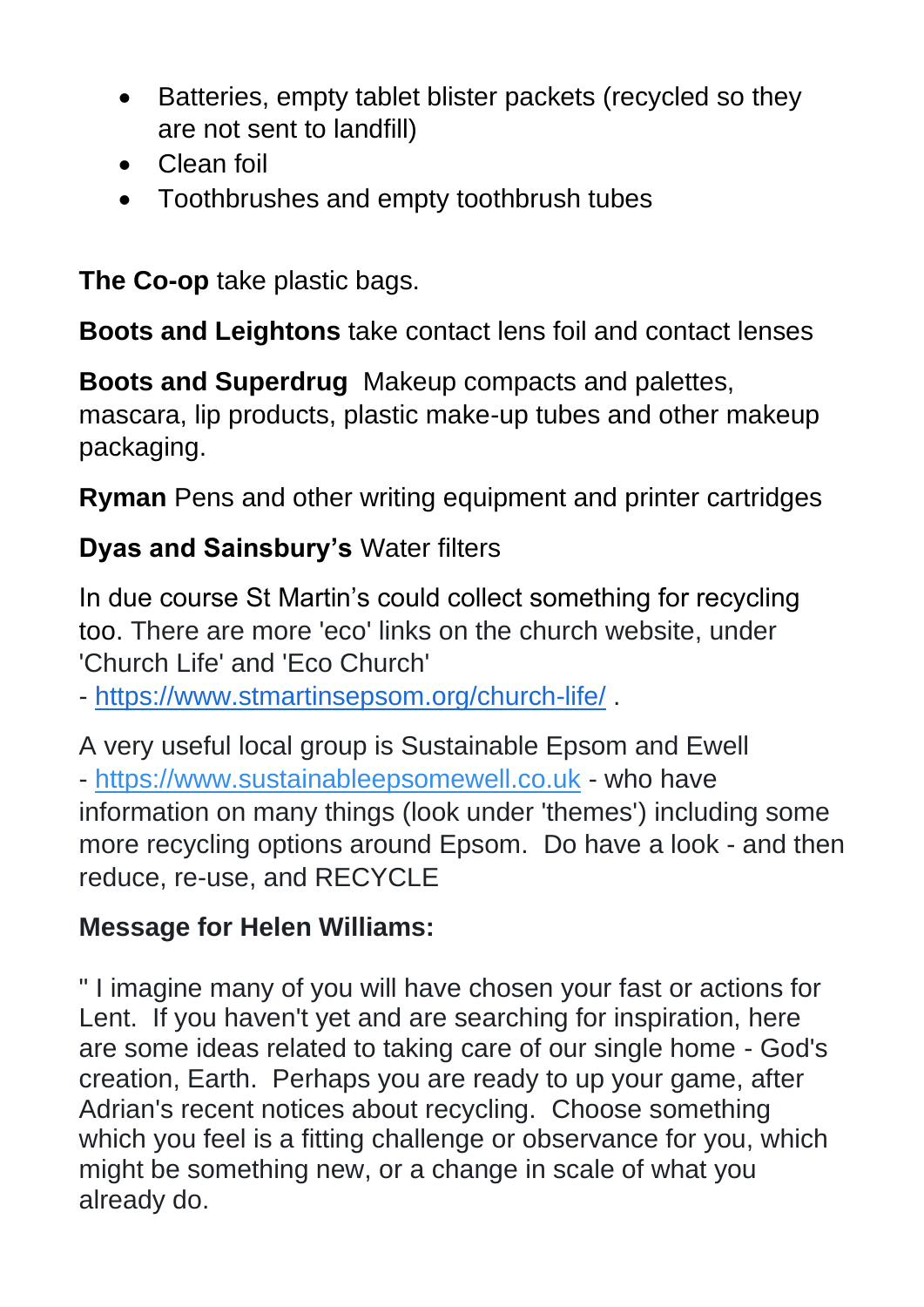- petrol reduce your car use, take public transport more, go without the car for a day or two extra a week, or throughout Lent
- energy use appliances as efficiently as you can (full, at off peak times)
- food increase the proportion of locally produced/seasonal food you eat (Surrey(!), or SE England, or UK?)
	- only buy FairTrade options
	- increase the number of vegetarian or vegan meals you eat (plenty of good recipes on the BBC website)

- plastic-waste fast - avoid single-use plastic. Try shopping at a refill/zero-waste shop (now in Ewell and Ashtead)

Do have a look on the Church eco page for more information, or speak to me/e-mail me. I'm happy to chat about how hard some of these things can be - perhaps we can support each other in our endeavours!

#### **FOOD BANK**

Thanks everyone! Every donation makes a difference to those in need in our communities. You helped us feed more than 595 people in January.

This week, 6<sup>th</sup> March, we have several urgently needed items:

Tinned fruit, Chocolate spread Longlife sponge puddings Powdered milk, Longlife fruit juice Spaghetti in sauce Tampons, Deodorant Washing up liquid, Hair conditioner Children's toothpaste 0-2 Children's toothbrushes 0-2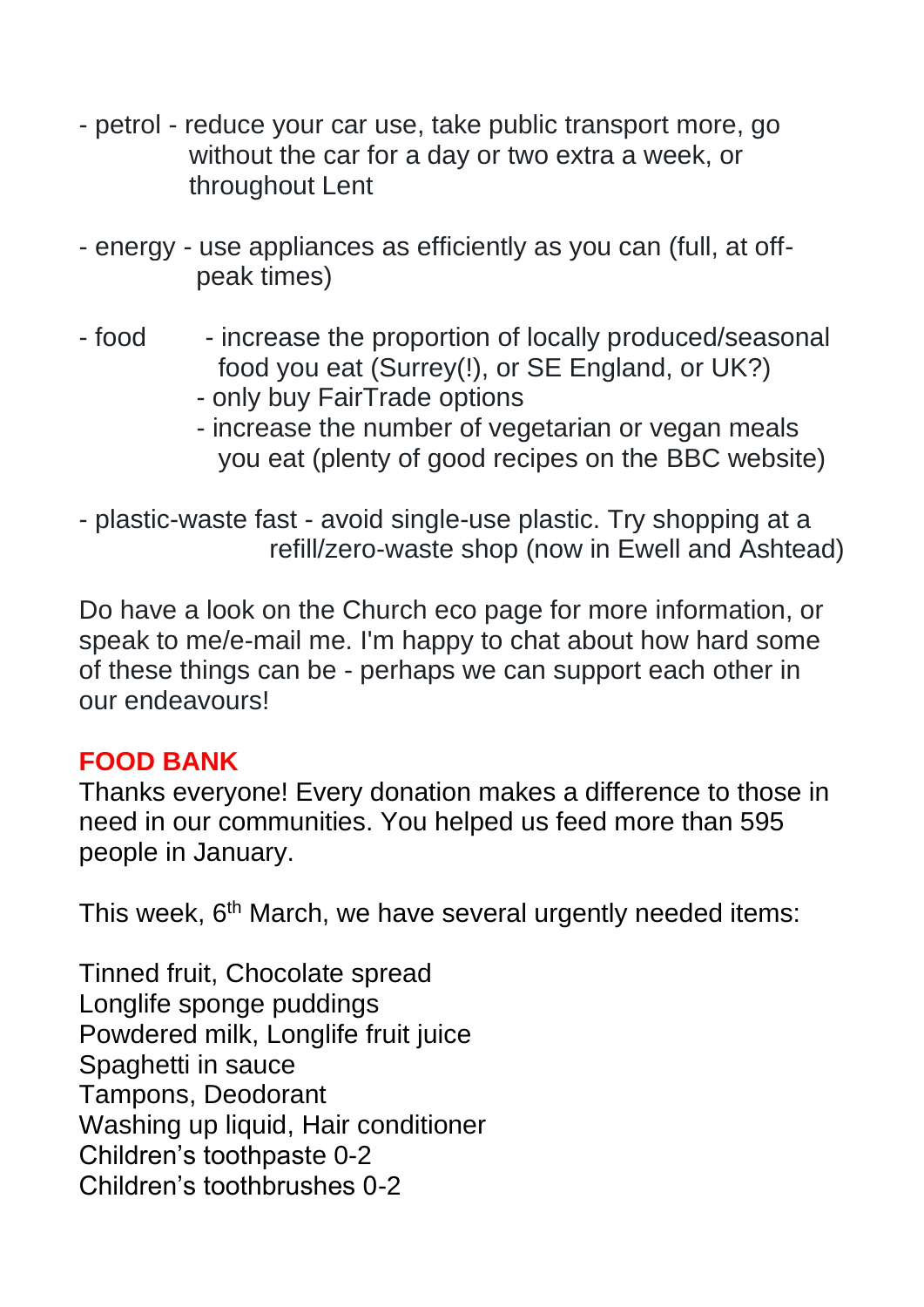We also need

Tinned potatoes Pasta sauce, Tinned fish Long life UHT milk (full fat and semi skimmed only) Dried pasta in sauce **Custard** Tea bags, Coffee Ketchup Squash Rice pudding Shampoo, Toilet roll Dog food Chocolate biscuit bars (ie penguins, clubs etc) Small sized chocolates (freddo bars etc) **Crisps** Please no more of these items as we are fully stocked: Pulses, pasta, noodles, sweetcorn, rice, beans, shower gel, porridge, baby wash and baby shampoo, hot chocolate.

Booking a supermarket delivery? Let us know when to expect it You can donate at the usual supermarket points, or bring donations to our car park (please wear a mask);

Epsom & Ewell Foodbank, Generation Resource Centre, (Behind West Ewell Primary School), Ruxley Lane, Ewell KT19 0JG Donation drop off times: Monday to Friday 9am – 2pm. We are closed on Bank Holidays.

\* Please make sure all donations are sealed, in date and do not contain alcohol\*

Donations can also be made if you prefer by texting any amount between £1 and £20 Christmas Gift followed by your chosen amount to 70450. If you wish to donate a larger amount please email us.

Kind regards Chris Shortt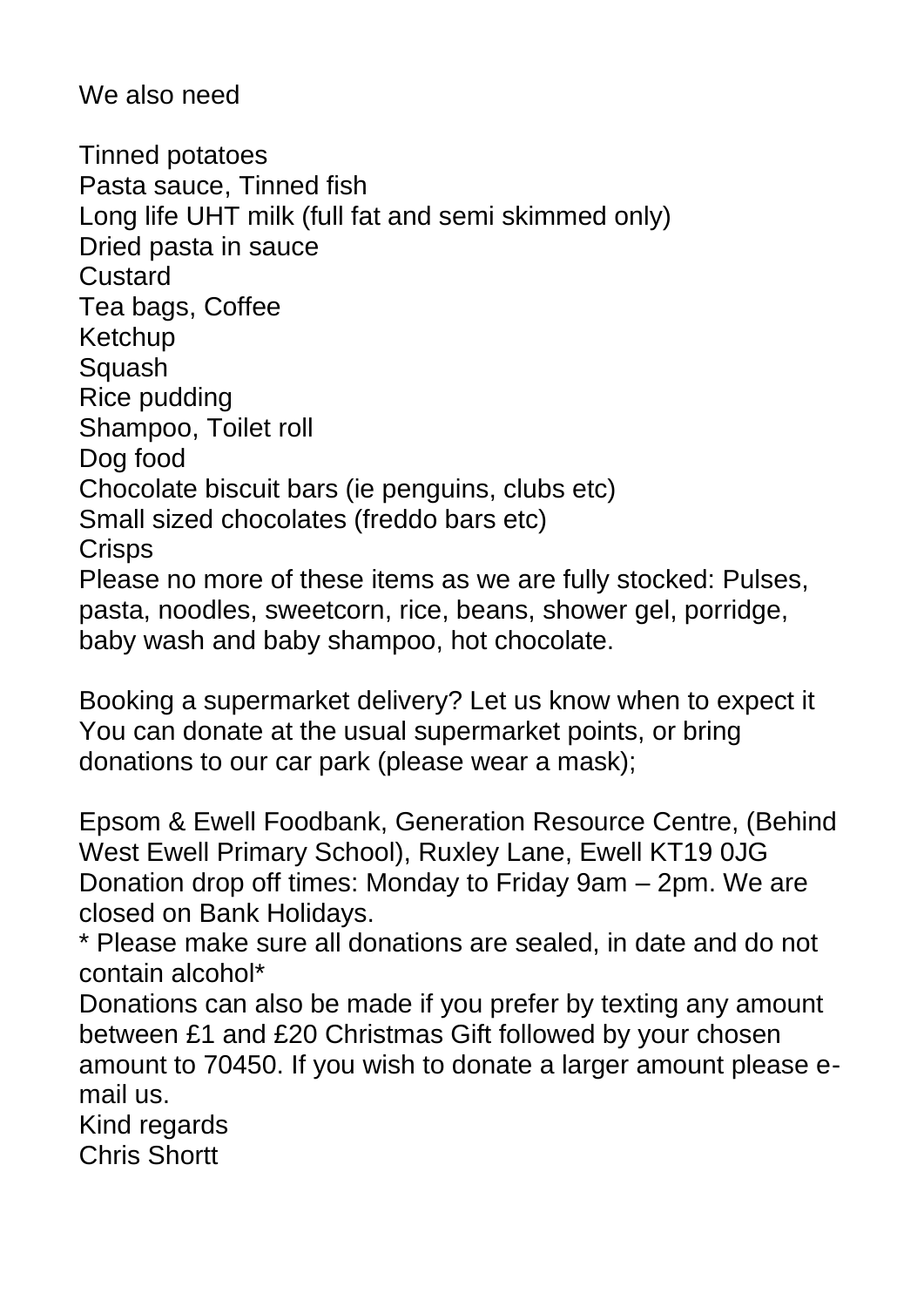### **Hats Wanted!**



## **HATS WANTED!**

Do you have any spare hats that you would be happy to donate to **Age Concern Epsom & Ewell?** Any shape or size accepted

Please drop off at: Age Concern Epsom & Ewell, The Old Town Hall, The Parade, Epsom **KT185AG** 

**....** 



**POPO** 

**Between 10-1pm Mon-Thurs Thank you!**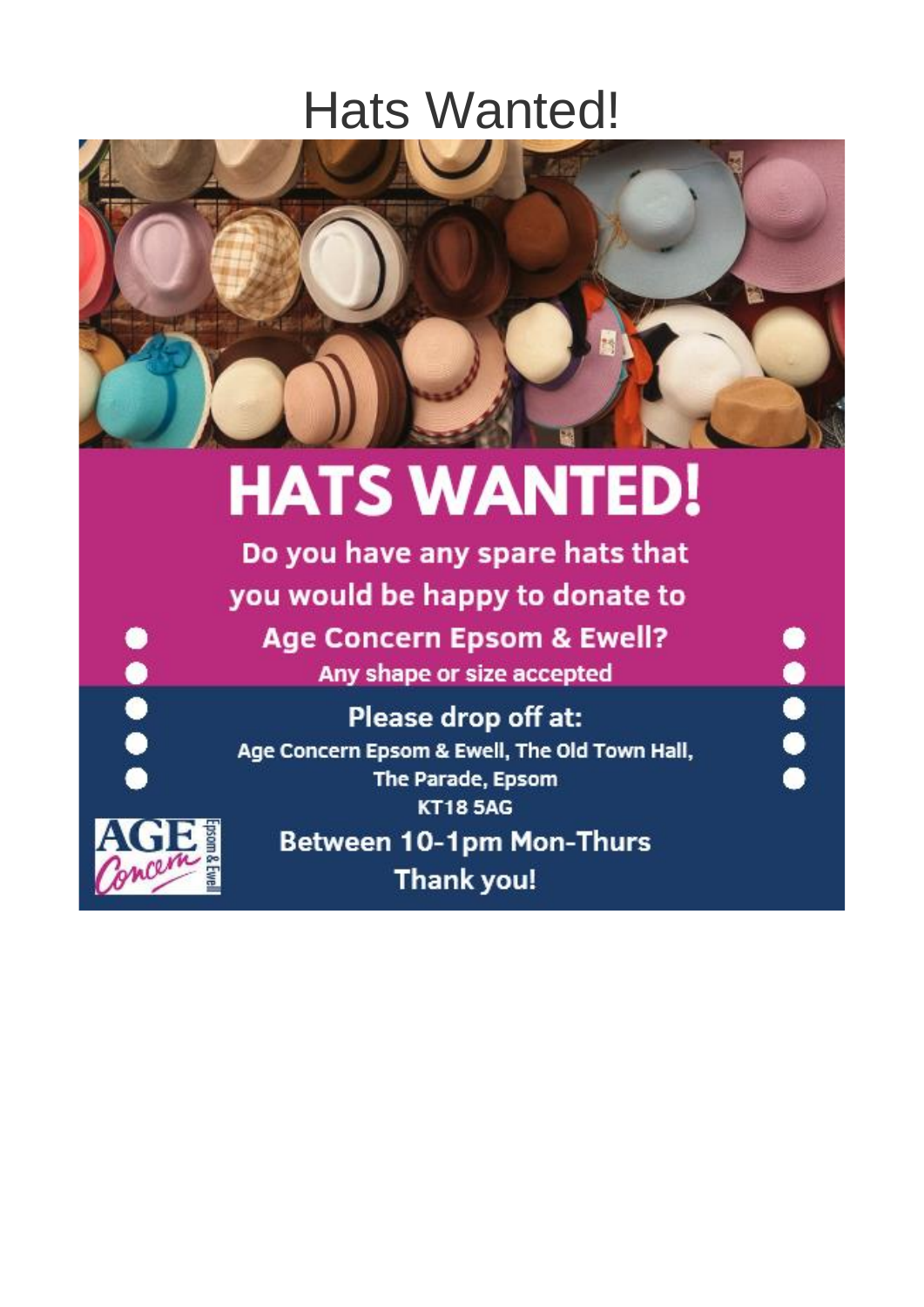#### **CONTACT US**

*Parish Office: Church House, Church Street, Epsom, KT17 4PX Phone: 01372 722567 E-mail: [stmartinsepsom@btconnect.com](mailto:stmartinsepsom@btconnect.com) Website: [www.stmartinsepsom.org](http://www.stmartinsepsom.org/)*

**Opening hours are Mondays, Wednesday, Thursdays & Fridays 9.30am to 12.30pm**